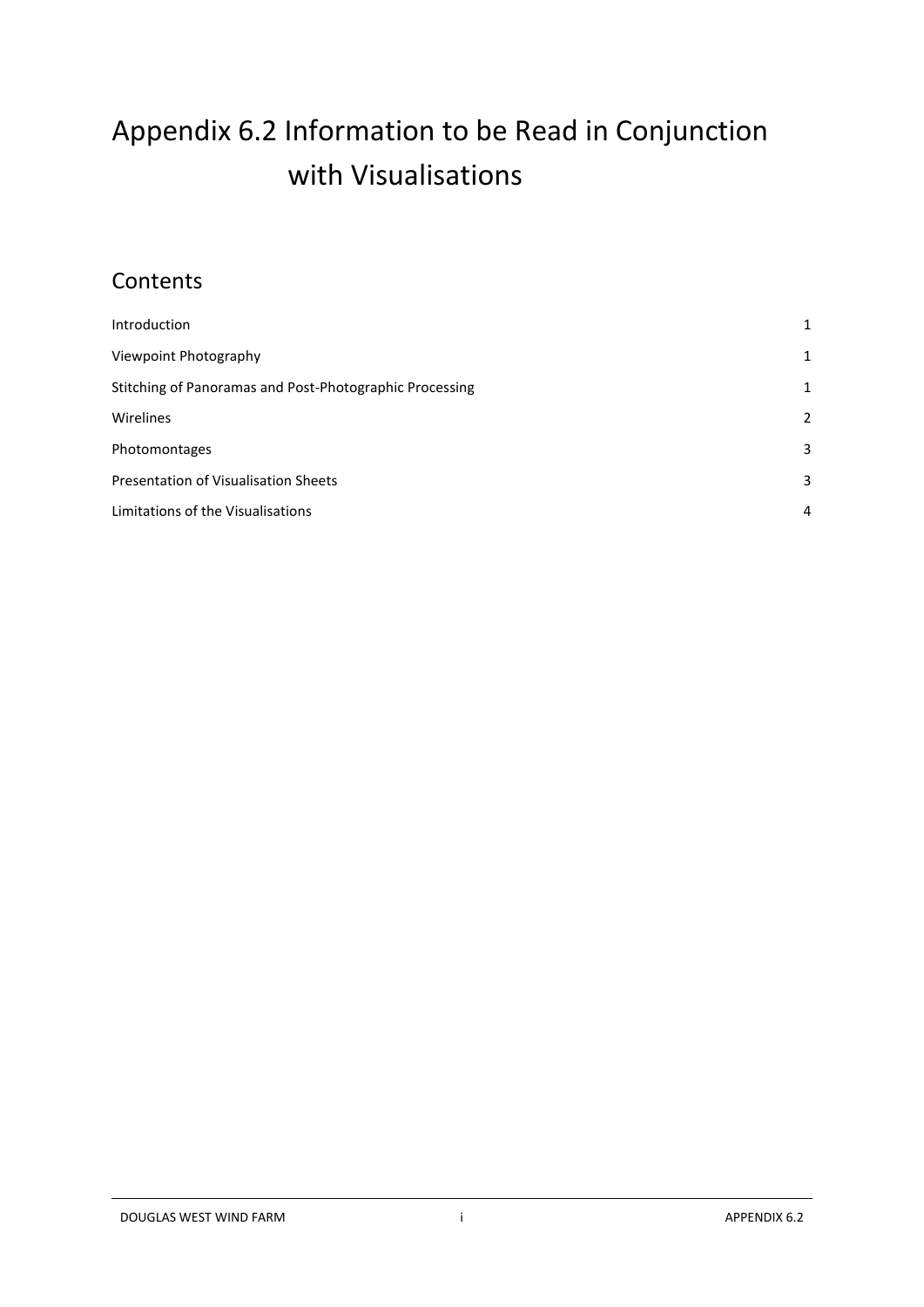This page is intentionally blank.

DOUGLAS WEST WIND FARM **ii APPENDIX 6.2**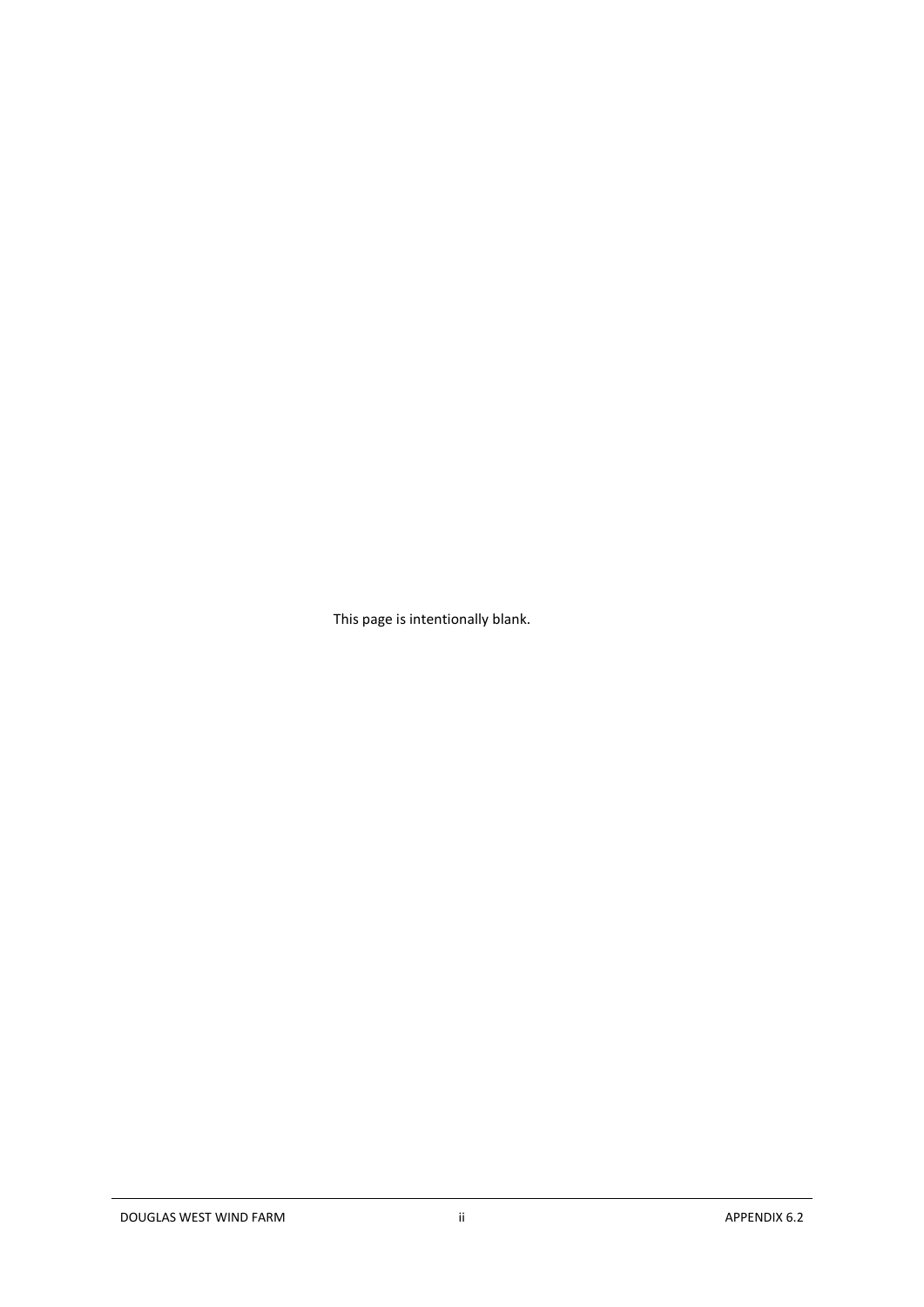# Appendix 6.2 Information to be Read in Conjunction with Visualisations

### <span id="page-2-0"></span>*Introduction*

This appendix provides background information in relation to the suite of visualisations presented in the Environmental Statement (ES).

The following text explains how the visualisations have been prepared and presented; includes instructions for how the visualisations should be viewed and explains the limitations of the visualisation material.

The visualisations in this ES have been prepared in accordance with the published best practice, *Visual Representation of Wind Farms, Version 2.2* (February 2017) Scottish Natural Heritage (SNH). However, it should be noted that in order to present comparative information with regards to the visualisations produced in relation in the Consented Development, the best practice guidance has not been fully adopted, in agreement with the Planning Officer. In particular, this concerns the presentation of the baseline photography, which has remained a 90 degree image as per the information submitted within the previous ES.

# <span id="page-2-1"></span>*Viewpoint Photography*

The following text explains how the baseline photography was taken for each viewpoint.

Baseline photographs of the existing view were taken using either a high quality Canon 5D Mark II digital camera with a Canon EF 50mm f/1.4 USM lens or a high quality Nikon D600 with a 50mm f/1.4 lens. In accordance with the SNH guidance (2017), both cameras have a full frame digital sensor.

Neutral density graduated filters were used as appropriate at some viewpoints to balance the exposure within some scenes – typically where there was a contrast between bright sky and darker landform. Other than this, no other filters were used during photography.

Photographs were captured in high resolution JPEG and RAW format.

At each viewpoint the camera was mounted on a levelled tripod at a height of approximately 1.5 m above ground level (providing an approximation of average adult eye level).

The camera was set up on a panoramic rotating head and photographs were taken at 30 degree increments of rotation from left to right.

In each case the camera focus was locked on the distant horizon (infinity). In doing so, the photographs are in each case focussed on the development site, whilst very close objects in the foreground may in some cases be out of focus. This approach is in line with best practice photography techniques. The exposure was set correctly for the centre of the development site and then locked off so that it remained constant as the camera was rotated through the panorama.

As far as possible, photographs were taken in good weather and clear visibility conditions. Wherever possible photographs were taken with the sun behind the camera although this was not possible for all viewpoints i.e. those that are broadly north of the site.

Inevitably with distance from the site, atmospheric moisture increasingly reduces the clarity of visibility and therefore photographs from the distant viewpoints typically depict the development site less clearly than the nearby viewpoint photographs. This is an unavoidable limitation of viewpoint photography.

# <span id="page-2-2"></span>*Stitching of Panoramas and Post-Photographic Processing*

Each of the panoramic images presented is comprised of three single frame photographs stitched together in Adobe Photoshop (for cylindrical projection images) and in PTGui (for planar projection images) and then cropped down to a particular horizontal and vertical field of view.

The panoramic baseline photographs which illustrate a 90 degree horizontal angle of view are stitched in cylindrical projection as per the SNH guidance (2017).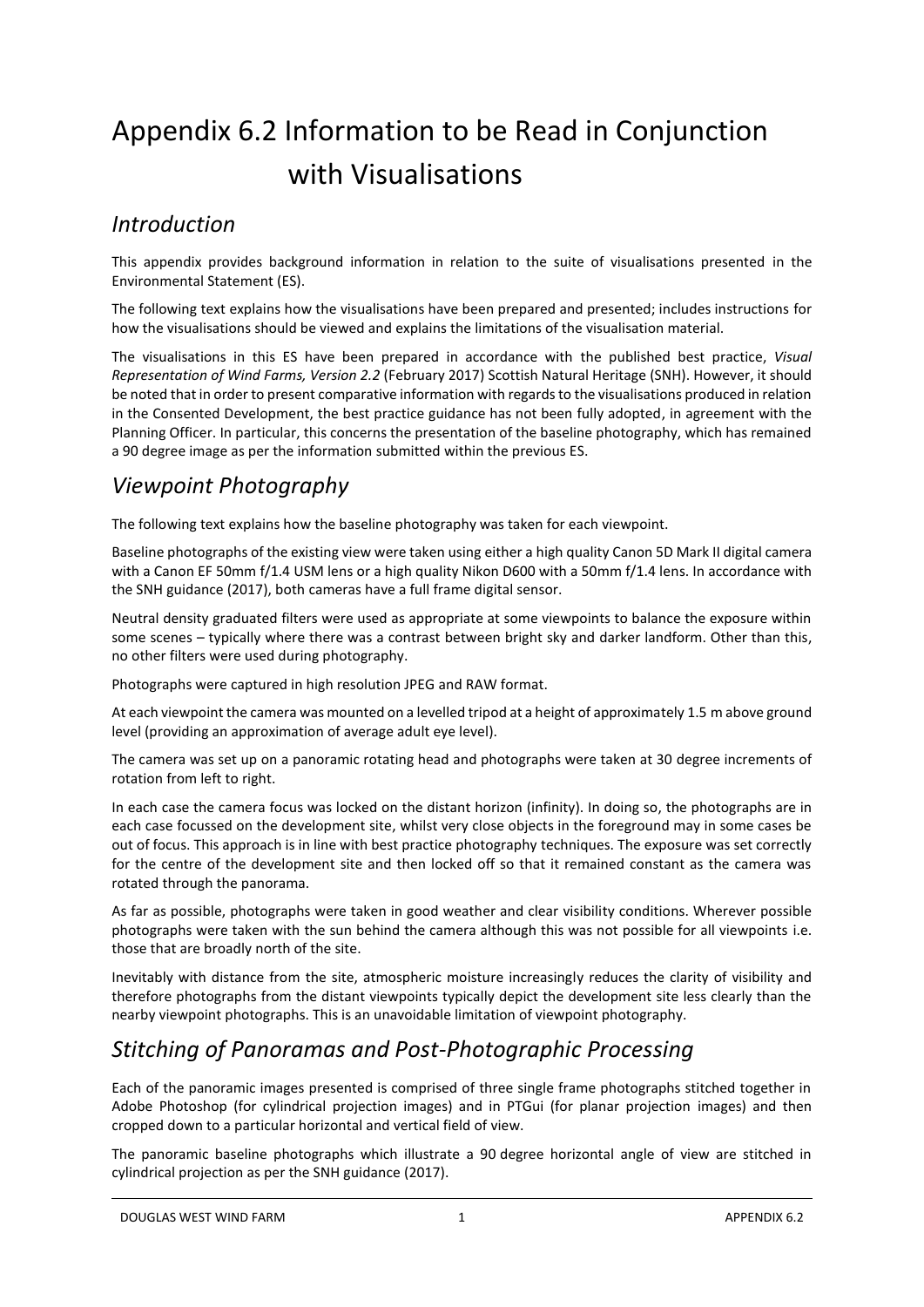The photomontages which show a 53.5 degree horizontal field of view have been based on the same single frame panoramic photographs but have been stitched in planar projection in accordance with the SNH guidance (2017).

A limited amount of post photography processing of the image files has been undertaken to enhance the quality of the baseline photographs. As stated in the SNH guidance (2017):

*'Photographic processing involves judgements -there is no process by which a 'pure' photograph can be produced without the application of human decision-making, from exposure timing to the specification of the camera, and whether this is applied manually or automatically.'*

*'In reality there is no way to avoid a photograph being enhanced as this is an integral part of photography and photomontage production.'* 

*'Overall, there should be a minimum of post-processing image enhancement'.*

The extent of image enhancement undertaken in the production of the photomontages has been limited to that which would conventionally occur in a darkroom to improve the clarity of an image, and does not in each case change the essential character of the image. Overall, there has been minimal post-photography image enhancement and during the stitching process none of the photographs were distorted in terms of scaling (other than that which is an inherent and unavoidable product of stitching photography in planar projection).

### <span id="page-3-0"></span>*Wirelines*

A wireline visualisation (sometimes also referred to as a wireframe visualisation) is a computer generated 3D outline of a particular structure (in this the proposed wind farm) placed on top of a 3D ground terrain model, which again is represented by a wireline. No rendering is given to any of the surfaces.

The wireline images of the Revised Development (as well as any other cumulative turbines modelled) were generated utilising the actual dimensions of the proposed turbines and a model of the structures was placed in position over a ground terrain model generated from Ordnance Survey Landform Panorama height data.

The coordinates of the viewpoints were recorded using a Global Positioning System (GPS) in the field. Checks on these coordinates were made with reference to Google Earth. These coordinates were used to set up viewpoints in the model from which to view the turbines. The wirelines were generated using Resoft Windfarm.

The wireline images are generated on a bare ground model and therefore do not take account of any vegetation or the built environment between the viewpoint and the Revised Development. As such, they represent a worst case view. Each of the wirelines was checked on site to ascertain whether there was any screening of the view caused by vegetation or buildings.

For each viewpoint a 90 degree cylindrical projection wireline is presented to scale beneath the baseline photograph to illustrate the view from each viewpoint. This wireline illustrates the Revised Development with other operational and consented wind farms (including those under construction).

In addition, for each viewpoint an enlarged 53.5 degree planar projection wireline is presented on a second sheet to correspond in scale with the subsequent photomontage. Again this wireline illustrates the Revised Development with other operational and consented wind farms (including those under construction).

For each of the viewpoints which is illustrated as a cumulative viewpoint, another wireline image has been produced (again in 53.5 degree planar projection) and this time shows other schemes in planning (i.e. as yet undetermined applications) as well as the Revised Development and other operational and consented wind turbines.

Furthermore, 360 degree cumulative wireframes have been produced for each viewpoint. These are presented in the volume of Figures (ES Volume 2). For each viewpoint, there are four 90 degree cumulative wirelines presented in cylindrical projection.

The wireline images only illustrate the anticipated scale and position of the turbines in relation to the terrain. Whilst every effort has been made to ensure the accuracy of the images, it must be appreciated that no wireline image could ever claim to be 100 % accurate as there are a number of technical limitations to the model which are discussed further below.

DOUGLAS WEST WIND FARM **2** 2 APPENDIX 6.2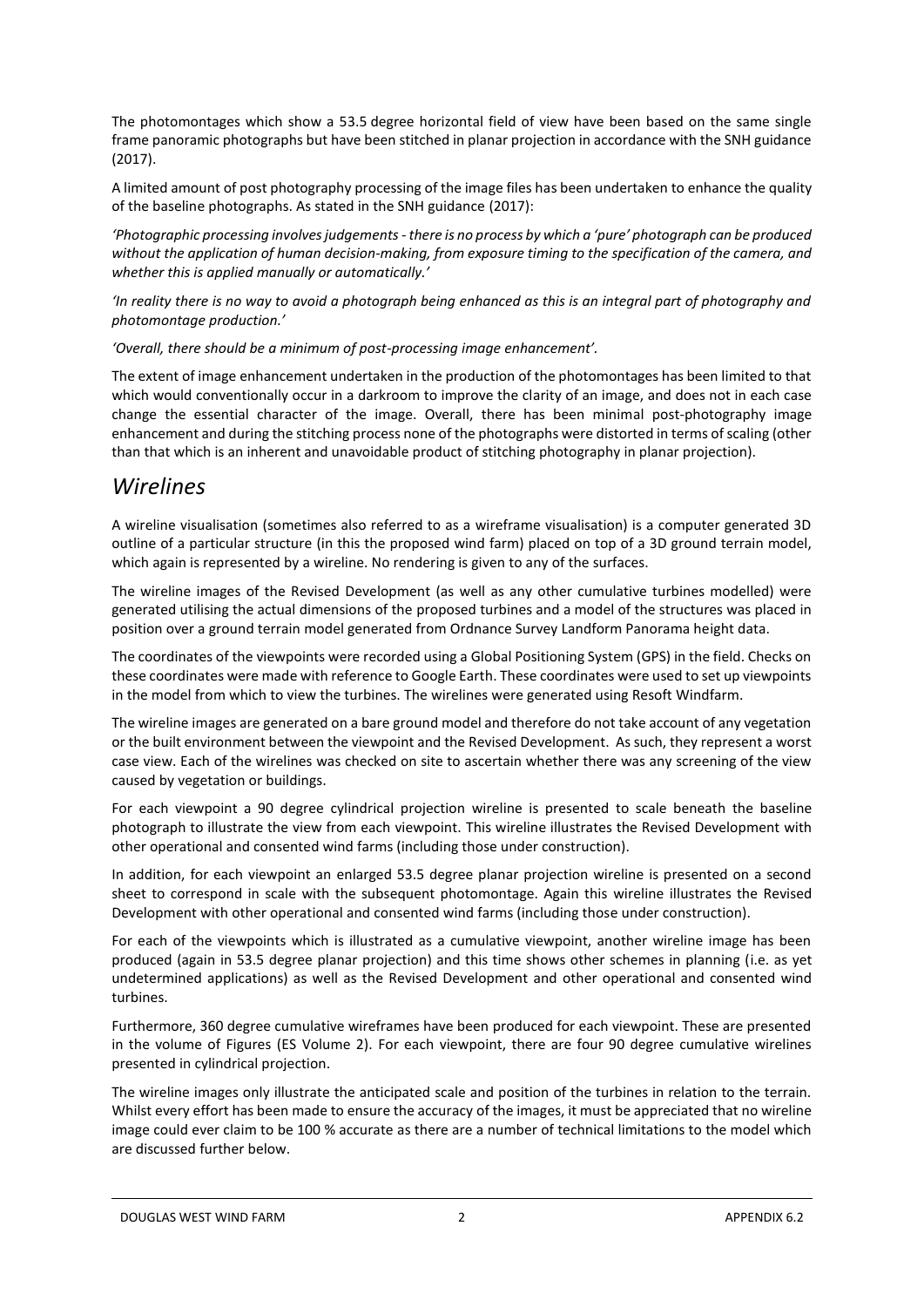It should be noted that wirelines are just a 'snap shot' of the view from a single fixed location and the wirelines presented in this ES represent only a small number of locations where the Revised Development will be visible from. In reality views will change as receptors move through the landscape. Therefore, the wirelines are simply a tool to assist the Landscape Architect in their assessment of effects. The assessment of visual effects in this chapter does not rely solely on the accuracy of the wireline images. Professional judgement has been used to evaluate the significance of effects.

### <span id="page-4-0"></span>*Photomontages*

In simple terms, a photomontage is the superimposition of a rendered, photorealistic, computer generated model of a development (in this case the proposed wind farm) on to a baseline photograph to illustrate how it will appear in the surrounding landscape context.

A 3D wireline model was generated of the turbines as described above. Resoft Windfarm software was used to generate the 3D model of the turbines. The model of the structures was rendered and lighting was set appropriate to the date, time and orientation on which the photograph was taken.

A digital ground terrain model was generated in Resoft Windfarm and the Revised Development was overlaid on top of it. Using world coordinates in the computer modelling programme the photographic viewpoints were replicated such that a view was set up looking at the turbines from exactly the same location as where the baseline photograph was taken from. The view from the model was then superimposed over the original photograph and edited as necessary in Adobe Photoshop to give a final photomontage.

The photomontages illustrate the Revised Development set in the current view (i.e. in the context of just operational wind farms where visible). In addition, cumulative photomontages have been produced for certain viewpoints as identified in the LVIA. The cumulative photomontages show the Revised Development with all other operational, consented and submitted wind farms.

Whilst every effort has been made to ensure the accuracy of the photomontages, it must be appreciated that no photomontage could ever claim to be 100 % accurate as there are a number of technical limitations in the model relating to the accuracy of information available from Ordnance Survey and from the GPS. In particular, it should be recognised that baseline photographs on which photomontages are based can, at best, only ever be a 'flattened' 2D representation of what the eye sees in 3D on site. A photograph will never capture as much detail as the eye would see in the field, it therefore follows that a photomontage can never truly capture the sense of perspective and detail which would be possible in reality. In some of the photomontages, the visibility of the turbines has been slightly digitally enhanced to ensure that they are visible when printed out. Taking account of the inherent technical limitations in producing and presenting photomontages, the photomontages have been produced according to best practice.

The photomontages are simply a tool to assist the Landscape Architect in his/her assessment of effects. The assessment of visual effects in this assessment does not rely solely on the accuracy of the photomontages. Professional judgement has been used to evaluate the significance of effects. Each of the photomontages should be viewed flat and at comfortable arm's length.

# <span id="page-4-1"></span>*Presentation of Visualisation Sheets*

The following visualisation sheets are presented in the ES (sheets 4 and 5 only apply to viewpoints where cumulative wirelines and photomontages have been produced):

### **Sheet 1: Baseline Photograph and Wireline of the Revised Development**

This sheet provides a wireline image of the Revised Development directly beneath the corresponding baseline view as replicated from Sheet 1. Both images present a 90 degree horizontal field of view and a 14.2 degree vertical field of view. This sheet presents the information required of the '*Baseline Panorama and Wireline*' as set out in *Annex C* of the SNH guidance (2017). Both of the images on this sheet are presented in cylindrical projection and the principal viewing distance (the distance at which one should view the image to obtain a geometrically accurate impression) is 500 mm when the image is curved through the same radius.

For the purposes of clarification, the wireline on this sheet illustrates the Revised Development and other operational and consented wind farms/turbines. It does not show any schemes in planning.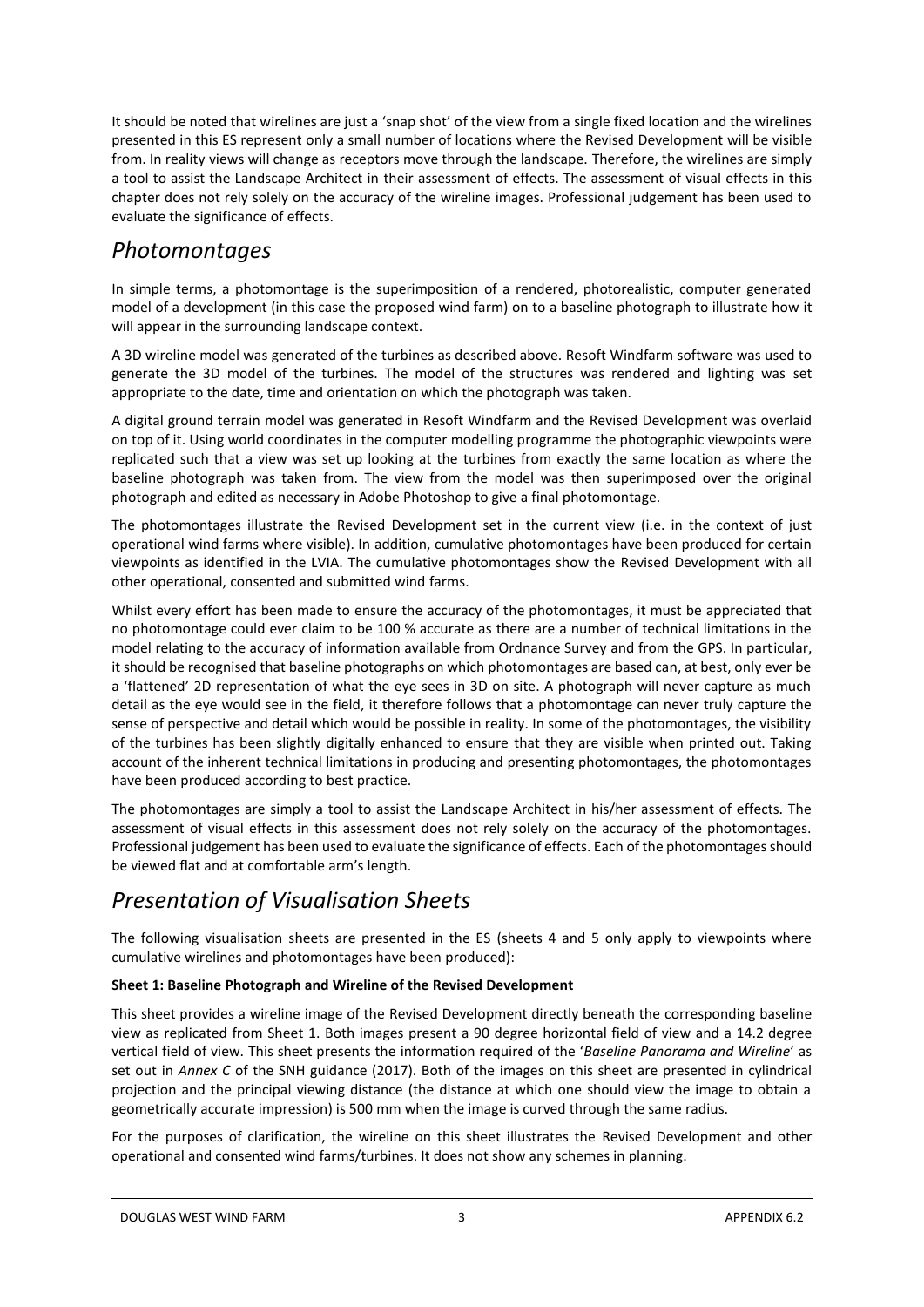#### **Sheet 2: Wireline of the Revised Development**

This sheet provides an enlarged and cropped wireline image of the Revised Development. The image illustrates a 53.5 degree horizontal field of view and an 18 degree vertical field of view. Whilst it is essentially an enlargement of the wireframe presented in Sheet 1, this wireframe is presented in planar projection. As such the image should be viewed on a flat surface. The principal viewing distance (the distance at which one should view the image to obtain a geometrically accurate impression) is 812.5 mm. This sheet presents the information required of the '*Wireline'* as set out in *Annex C* of the SNH guidance (2017).

For the purposes of clarification, the wireline on this sheet illustrates the Revised Development only.

#### **Sheet 3: Photomontage of the Revised Development**

This sheet provides an enlarged and cropped photomontage of the Revised Development. The image illustrates a 53.5 degree horizontal field of view and an 18 degree vertical field of view. It is presented in planar projection, and as such the image should be viewed on a flat surface. The principal viewing distance (the distance at which one should view the image to obtain a geometrically accurate impression) is 812.5 mm. This sheet presents the information required of the '*A1 Panorama*' as set out in *Annex C* of the SNH guidance (2017).

For the purposes of clarification this sheet illustrates only the Revised Development in conjunction with existing operational wind farms. It does not show consented but as yet unbuilt turbines or any schemes that are in planning.

#### **Sheet 4: Cumulative Wireline of the Revised Development (Selected Viewpoints Only)**

This sheet is essentially the same as Sheet 2 but includes wind farm schemes that are operational, consented or under construction, and in planning. As in Sheet 2 the image illustrates a 53.5 degree horizontal field of view and an 18 degree vertical field of view. It is presented in planar projection. As such the image should be viewed on a flat surface. The principal viewing distance (the distance at which one should view the image to obtain a geometrically accurate impression) is 812.5 mm.

For the purposes of clarification, the wireline on this sheet illustrates the Revised Development and other operational, consented wind farms/turbines and any schemes in planning.

#### **Sheet 5: Cumulative Photomontage of the Revised Development (Selected Viewpoints Only)**

This sheet is essentially the same as Sheet 2 but also includes other consented but as yet unbuilt turbines, and schemes in planning. The image illustrates a 53.5 degree horizontal field of view and an 18 degree vertical field of view. It is presented in planar projection, and as such the image should be viewed on a flat surface. The principal viewing distance (the distance at which one should view the image to obtain a geometrically accurate impression) is 812.5 mm.

For the purposes of clarification, the photomontage on this sheet illustrates the Revised Development and other operational, consented wind farms/turbines and any schemes in planning.

### <span id="page-5-0"></span>*Limitations of the Visualisations*

*Annex A* of '*Visual Representation of Wind Farms, Version 2.2* (SNH, February 2017) sets out a summary of the key limitations of visualisations and recommends that these are set out for each wind farm application. The following text is therefore reproduced from *Annex A* of the aforementioned SNH guidance (2017):

*'Visualisations of wind farms have a number of limitations which you should be aware of when using them to form a judgement on a wind farm proposal. These include:* 

- *A visualisation can never show exactly what the wind farm will look like in reality due to factors such as: different lighting, weather and seasonal conditions which vary through time and the resolution of the image;*
- *The images provided give a reasonable impression of the scale of the turbines and the distance to the turbines, but can never be 100% accurate;*
- *A static image cannot convey turbine movement, or flicker or reflection from the sun on the turbine blades as they move;*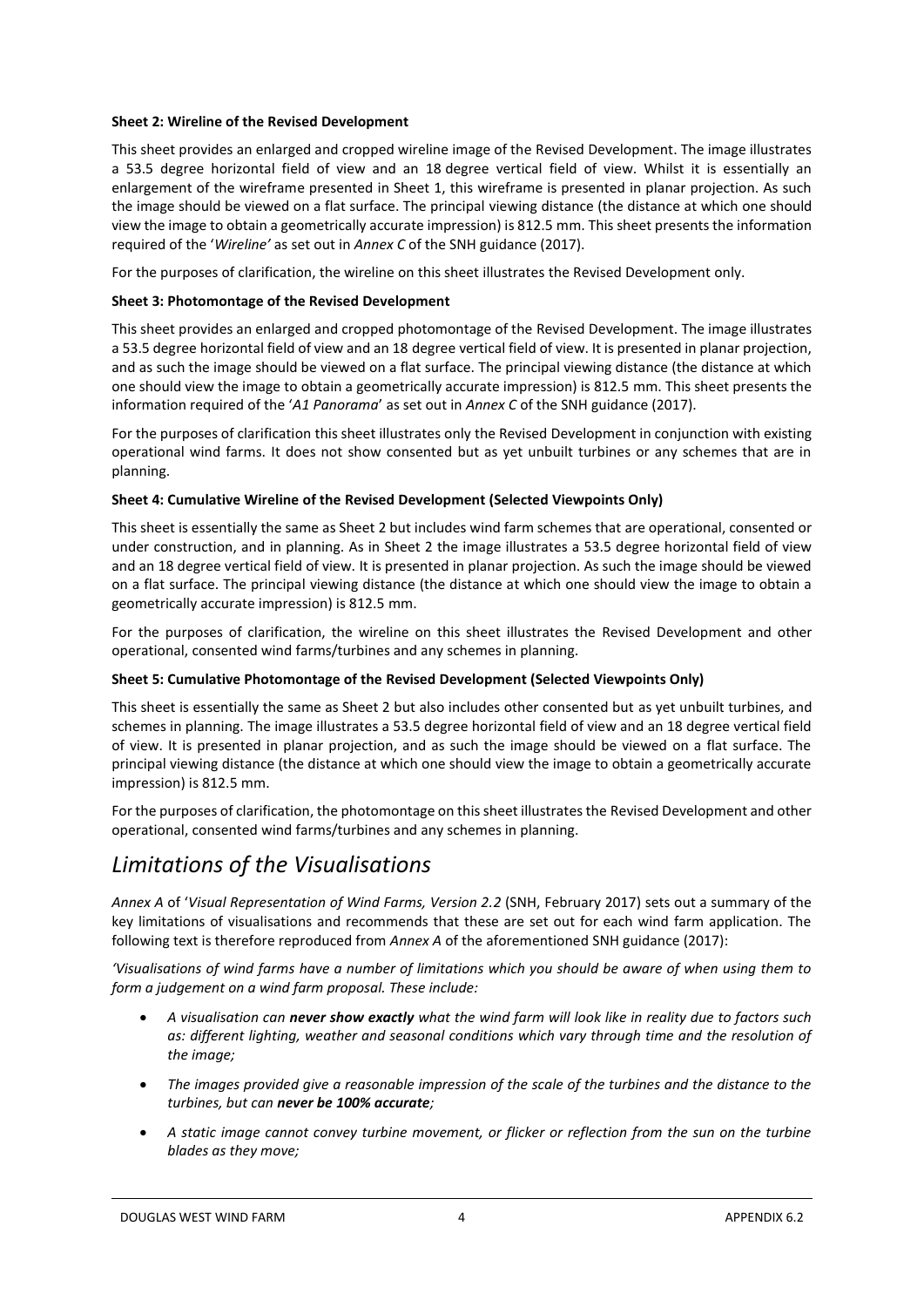- *The viewpoints illustrated are representative of views in the area, but cannot represent visibility at all locations;*
- **•** To form the best impression of the impacts of the wind farm proposal these images are best viewed at *the viewpoint location shown;*
- *The images must be printed at the right size to be viewed properly (260mm by 820mm);*
- *You should hold the images flat at a comfortable arm's length. If viewing these images on a wall or board at an exhibition, you should stand at arm's length from the image presented to gain the best impression.*
- *It is preferable to view printed images rather than view images on screen. If you do view images on screen you should do so using a normal PC screen with the image enlarged to the full screen height to give a realistic impression. Do not use a tablet or other device with a smaller screen to view the visualisations described in this guidance.*